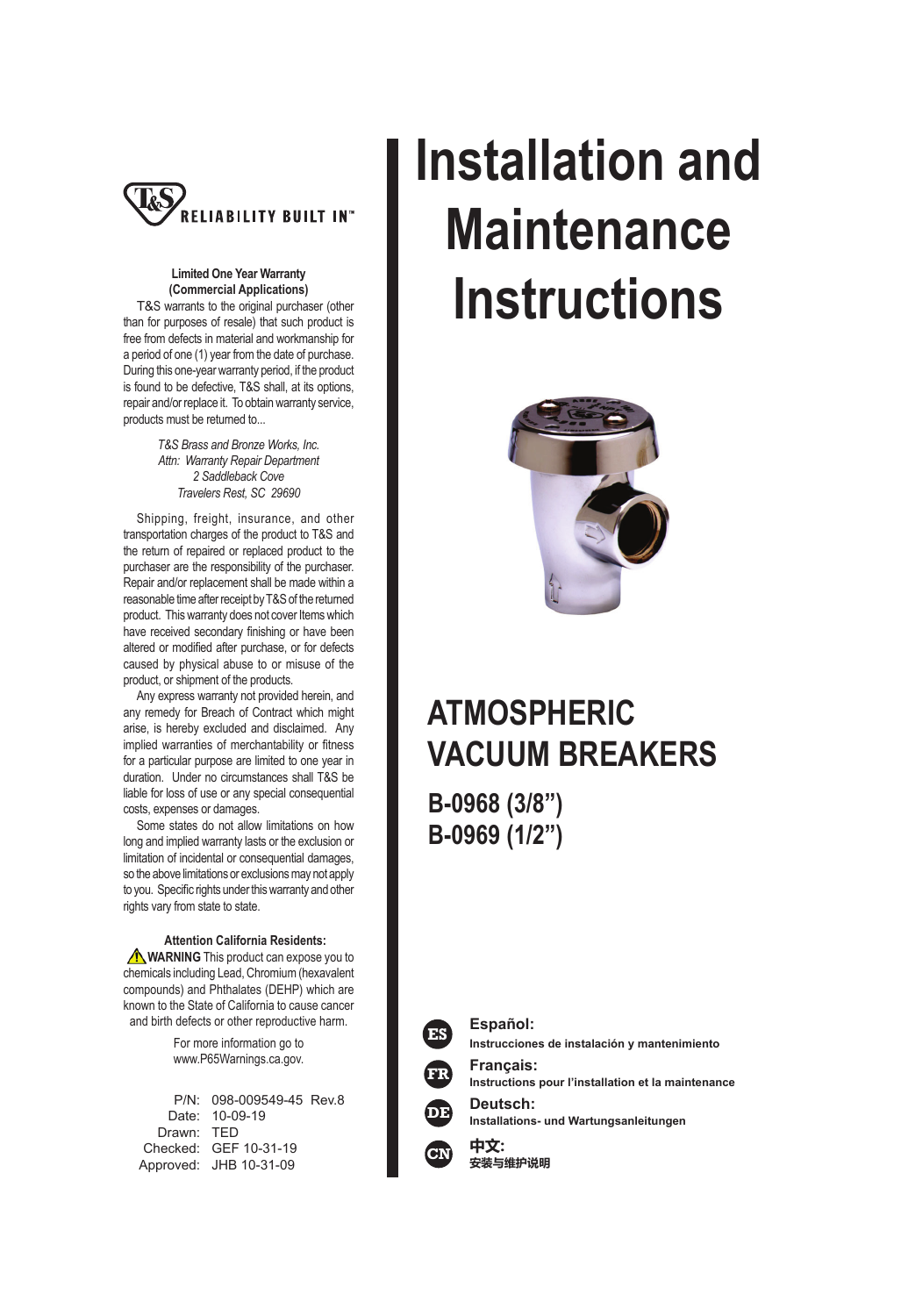# **Exploded View**

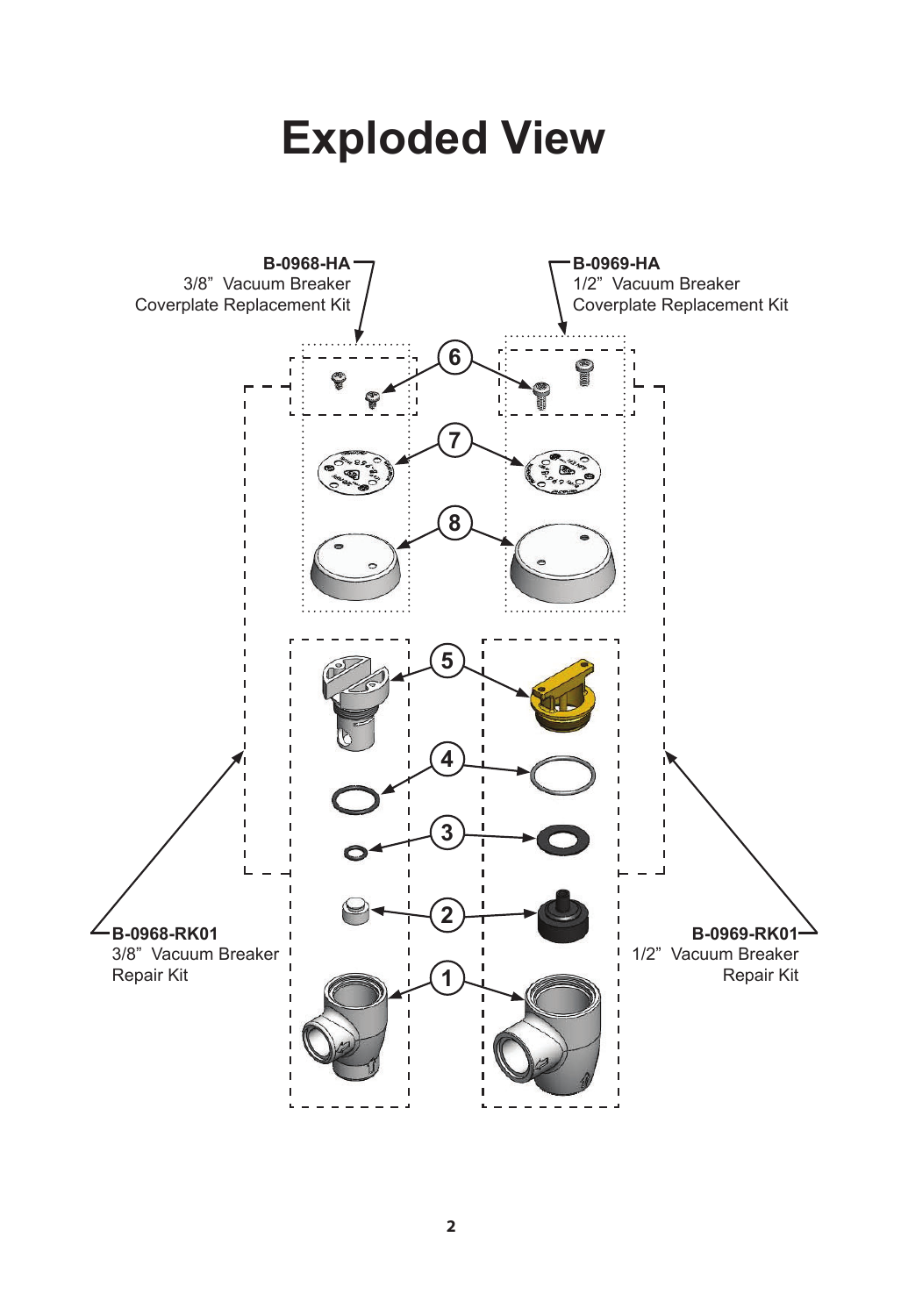# **Part Number Guide**

|                | Body, Vacuum Breaker 3/8"                 | N/A         |
|----------------|-------------------------------------------|-------------|
|                | Vacuum Breaker Repair Kit                 | B-0968-RK01 |
| $\mathcal{P}$  | Piston                                    | N/A         |
| 3              | Small O-Ring                              | N/A         |
| $\overline{4}$ | Large O-Ring                              | N/A         |
| 5              | Insert                                    | N/A         |
| 6              | <b>Screws</b>                             | N/A         |
|                | Vacuum Breaker Coverplate Replacement Kit | B-0968-HA   |
| 6              | <b>Screws</b>                             | N/A         |
| 7              | Nameplate                                 | N/A         |
| 8              | Coverplate                                | N/A         |

# **B-0968 3/8" Vacuum Breaker Assembly & Kits**

# **B-0969 1/2" Vacuum Breaker Assembly & Kits**

|               | Body, Vacuum Breaker 1/2"                 | N/A         |
|---------------|-------------------------------------------|-------------|
|               | Vacuum Breaker Repair Kit                 | B-0969-RK01 |
| $\mathcal{P}$ | Piston                                    | N/A         |
| 3             | Sealing Disk                              | N/A         |
| 4             | O-Ring                                    | N/A         |
| 5             | Insert                                    | N/A         |
| 6             | <b>Screws</b>                             | N/A         |
|               | Vacuum Breaker Coverplate Replacement Kit | B-0969-HA   |
| 6             | <b>Screws</b>                             | N/A         |
| 7             | Nameplate                                 | N/A         |
| 8             | Coverplate                                | N/A         |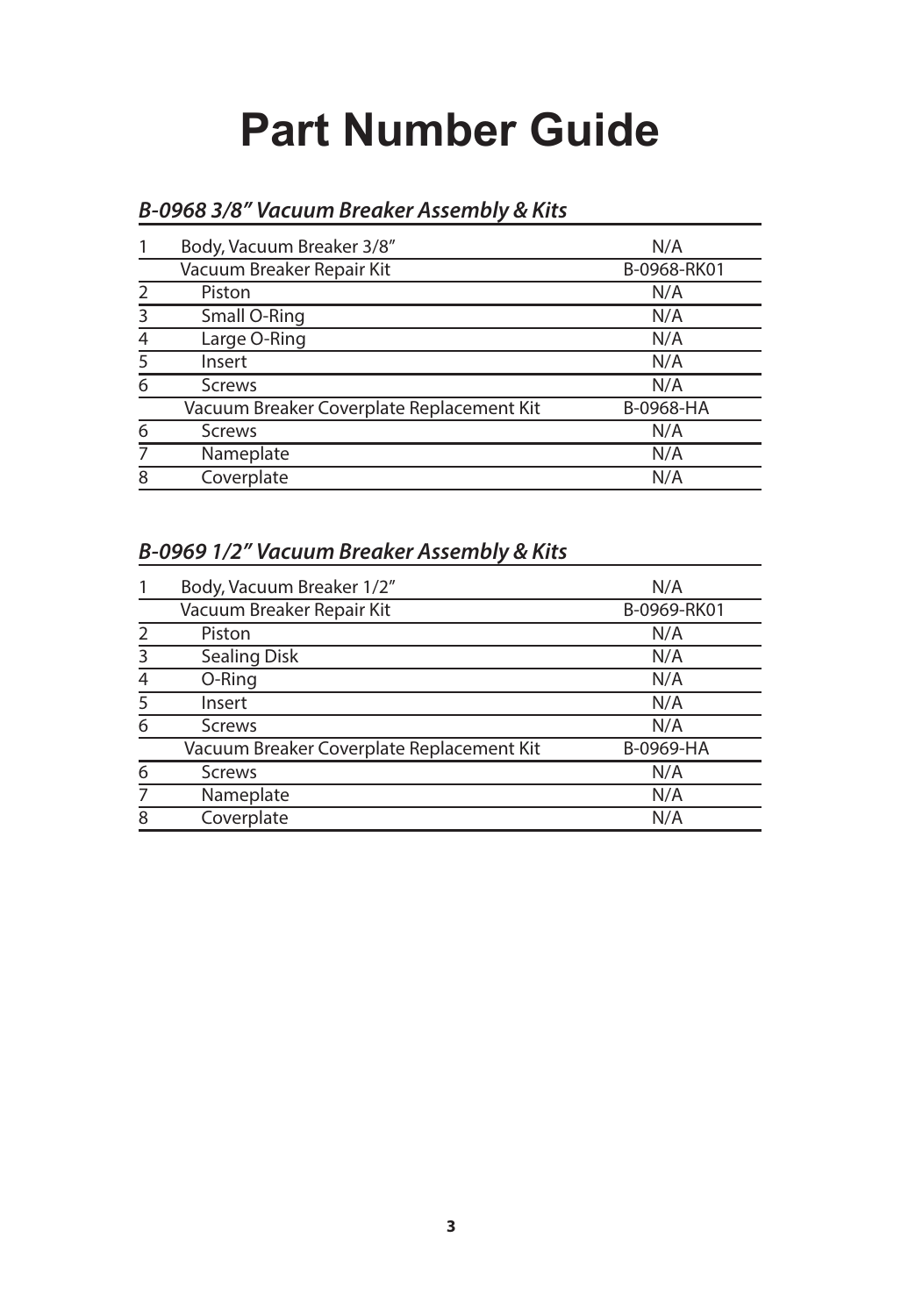#### **Important:**

- **a. The device shall be installed in accordance with the requirements of local plumbing code.**
- **b. The device shall be installed such that it is not subject to back pressure.**



**FR**

**EN**

- **Importante:**
	- **a. El dispositivo se debe instalar según los requisitos del código local de instalaciones sanitarias.**
	- **b. El dispositivo se debe instalar de tal forma que no se presente contrapresión.**

#### **Important:**

- **a. Le dispositif doit être installé conformément aux exigences du code de plomberie local.**
- **b. Le dispositif doit être installé de manière à ne pas être soumis à une contre-pression.**

#### **Wichtig: DE**

- **a. Das Gerät muss entsprechend den Anforderungen der örtlichen Installationsvorschriften montiert werden.**
- **b. Das Gerät ist so zu installieren, dass es keinem Gegendruck ausgesetzt ist.**
- **重要 CN**

#### **a. 设备的安装应符合当地管道规范的要求。**

**b. 装置的安装不应受回压的影响。**

### **Typical Installation: ENSingle Vacuum Breaker**

- 
- 1. Vacuum breaker must be installed with the supply connected to the bottom and the outlet connected to the appliance, as shown below:
- 2. The bottom of the no.1 should be at least 6" above the flood rim of the fixture or appliance.
- 3. When using a portable appliance, no.1 should be installed at least 6" above the highest point to which the outlet can be raised, as shown.

**Note: Where the device is a separate unit, in the absence of a Critical Installation Level (CIL) mark, the extreme bottom of the no.1 casting should be used to determine its installed position. Where the device is incorporated in an outlet tube furnished by the manufacturer, the extreme bottom of the internal unit should be noted on the outside of the tube by a CIL line, for use in determining its installed position.**



- 4. The water supply valve must be installed on the supply side (ahead) of the vacuum breaker, and no shut-off valve should be installed on the outlet side (downstream).
- 5. The vacuum breaker should not be subjected to continuous pressure for more than twelve (12) hours.

**Note: This device should not be installed in a concealed or inaccessible location, nor where the venting water from the device during its normal functioning may be deemed objectionable.**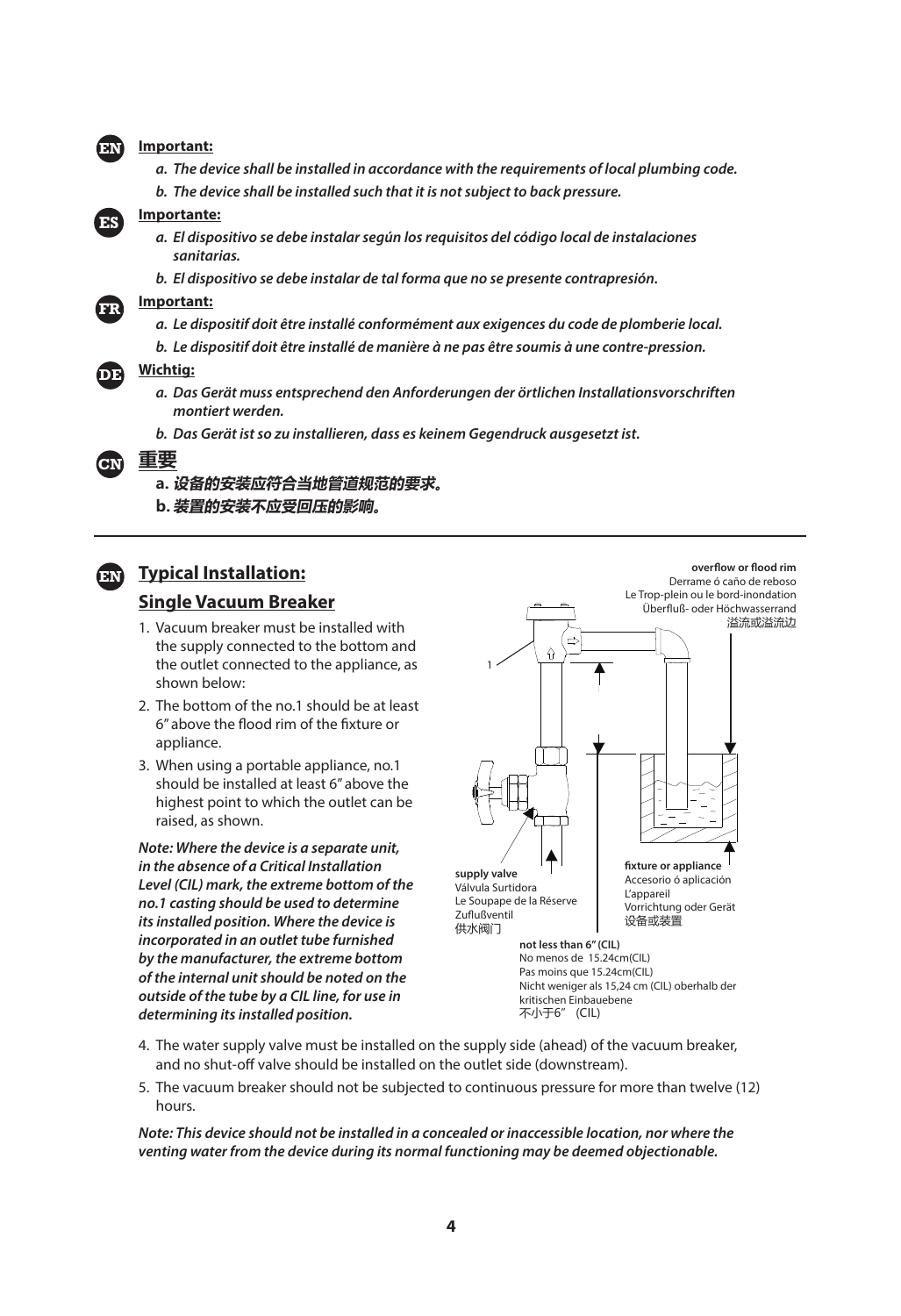



#### **Instalación Típica: Anti-sifón singular**

- 1. La válvula anti-sifón tiene que ser instalada, con la fuente surtidora en la parte posterior y la salida conectada a la aplicación, como se muestra abajo:
- 2. El lado posterior de la parte No.1 debe ser por lo mínimo 15.24cm sobre el caño de reboso del accesorio ó aplicación.
- 3. Cuando esta utilizando una aplicación portable, No.1 debe ser instalada por lo mínimo 15.24cm sobre el punto más alto en que se pueda levantar la salida, como esta demostrado.

#### **Nota: Donde el aparato sea una unidad separada, en la ausencia de la marca (CIL) que**

**signifi ca nivel crítico de instalación, el lado extremo posterior de la parte No.1 debe ser utilizado para determinar la posición de instalación. Donde el aparato sea incorporado en un tubo de salida surtido por la factoría, el lado extremo posterior de la unidad interna debe ser señalada en la parte de afuera del tubo por una línea de CIL, para uso en determinar su posición de instalación.**

- 4. La válvula de surtido tiene que estar instalada en el lado del surtido (adelante) de la válvula anti-sifón y ninguna válvula de detención debe ser instalada en el lado de salida (abajo de la corriente).
- 5. La válvula anti-sifón no debe ser sometida a presión continua por más de doce (12) horas.

**Nota: Este aparato no debe ser instalado en un sitio escondido o inaccesible, tampoco donde la salida de agua del aparato durante su función normal sea juzgado perjudicial.**

# **L'Installation Typique: FR**

#### **La Vanne-Caisse-Vide**

- 1. La vanne-caisse-vide devoir être installer avec l'alimentation brancher au fond et la sortie brancher à l'appareil comme indiqué au-dessous.
- 2. Le fond de N°. 1 devoir être au moins 15.24 cm au-dessus le bord-inondation de l'appareil.
- 3. Quand on utiliser un appareil portatif, N°. 1 devoir être installer au moins 15.24 cm au-dessus le point le plus haut qu'on pouvoir lever la sortie, comme indiqué.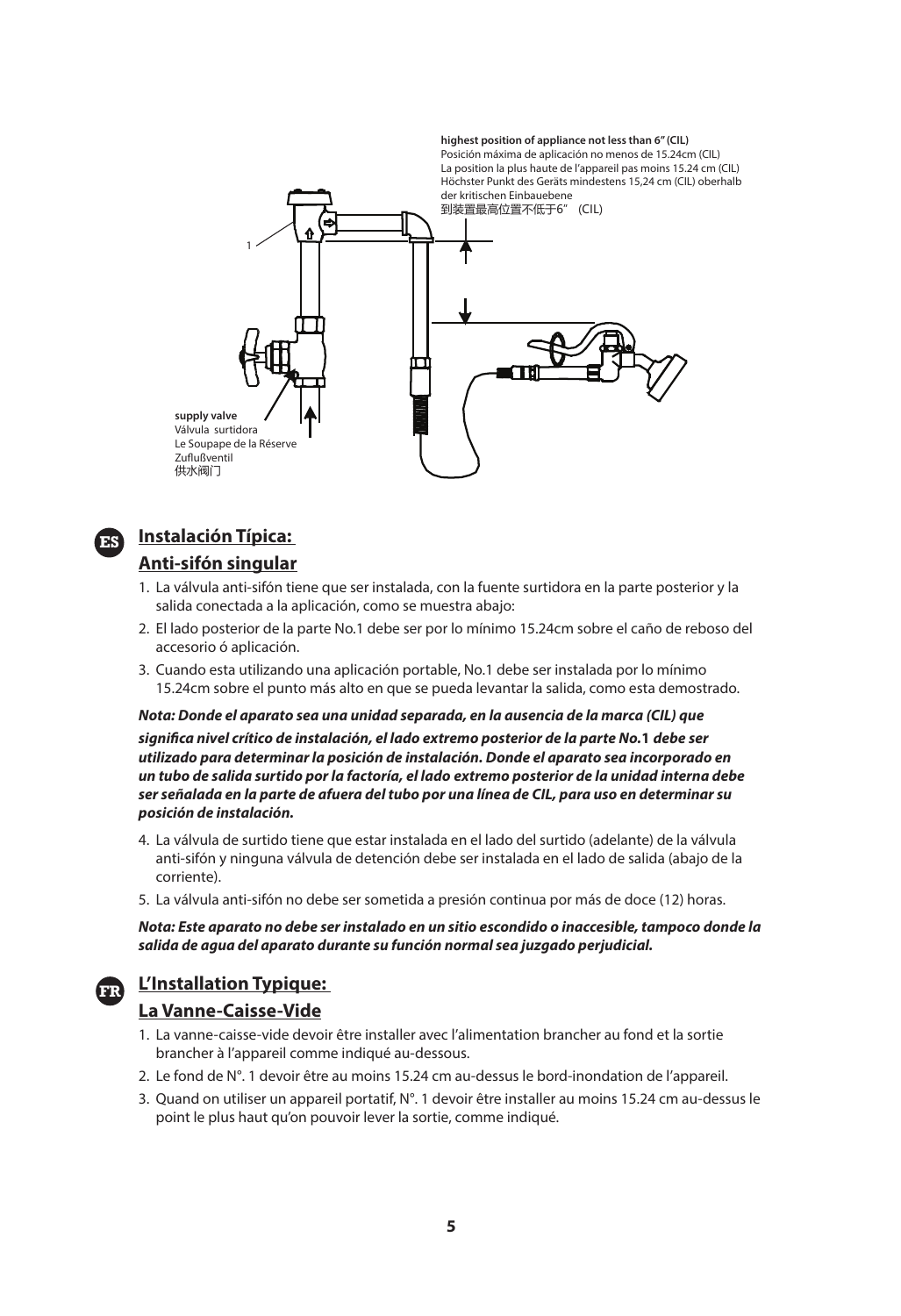**Noter: Si le dispositif être un élément séparé, avec l'absence d'une ligne du Niveau de L'Installation Critique (CIL), le fond extrême de la coulée de N°.1 devoir être utiliser pour déterminer sa position installée. Si le dispositif être incorporer dans un tube de sortie fourni par le fabricant, le fond extrême de l'élément interne devoir être noter a l'extérieur du tube par une ligne CIL, pour déterminer sa position installée.**

- 4. Le soupape de la réserve de l'eau devoir être installer au côté d'alimentation (juste devant de) la vanne-caisse-vide, et aucun soupape de sureté devoir être installer au côté de la sortie (en aval).
- 5. La vanne-caisse-vide ne devoir pas être soumis à la pression continue plus de douze (12) heures.

**Noter: Le dispositif ne devoir pas être installer ni dans un emplacement caché ou inaccessible, ni où le déchargement de l'eau du dispositif pendant la fonction normale aller être désagréable.**

### **Normale Installation:**

#### **Einfacher Vakuumschalter**

- 1. Bei der Installation des Vakuumschalters muß die Zuführung wie gezeigt mit dem unteren Ende, und das Ausflußrohr wie gezeigt mit dem Gerät verbunden werden.
- 2. Das untere Ende von Nr.1 sollte mindestens 15,24 cm über dem Überflußrand der Vorrichtung oder des Geräts liegen.
- 3. Wenn ein tragbares Gerät verwendet wird, sollte Nr.**1** wie gezeigt mindestens 15,24 cm über dem höchsten Punkt, auf den das Ausflußrohr angehoben werden kann, installiert werden.

**Anmerkung: Falls das Gerät eine separate Einheit ist, ist, falls eine kritische Einbauebene fehlt (CIL), nach der Installation der äußerste untere Rand des Gußstückens Nr.1 zur Festlegung seiner Lage zu verwenden. Falls das Gerät Teil eines Ausfl ußrohrs, das vom Hersteller geliefert wird, ist, ist der äußerste untere Teil der internen Einheit auf der Außenseite des Rohrs durch eine Linie für die kritische Einbauebene zur Bestimmung seiner Lage nach der Installation anzugeben.**

- 4. Das Wasserzulaufventil muß an der Zulaufseite vor dem Vakuumschalter installiert werden und auf der Ausflußseite (abwärts) sollte kein Absperrventil installiert werden.
- 5. Der Vakuumschalter darf keinem Dauerdruck von mehr als zwölf (12) Stunden ausgesetzt werden.

**Anmerkung: Dieses Gerät darf nicht an einer versteckten oder unzugänglichen Stelle oder an einer Stelle, wo das Ablaufen von Wasser aus dem Gerät während des normalen Betriebs beanstandet werden könnte, installiert werden.**

**典型安装: CN单个真空断流器**

- 1. 安装真空断流器时,底部需连接供水,出水口需连接设备, 如下所示.
- 2. 1号底部必须高于设备或装置的溢流边至少6"。
- 3. 使用轻便装置时, 1号应安装在出水装置能举到的最高位置的上方至少6″的位置, 如图所 示:

**注意:如果设备是一个单独的装置,在没有临界安装标准(CIL)标识的情况下,应参照1号铸 件的最底端来决定安装位置。如果设备安装在制造商提供的出水管道内,则需在水管外部用 CIL线标出此内部设备的最底端,以此确定其安装位置。**

- 4. 供水阀门必须安装在真空断流器的供水侧(前方),出水侧(下游)不能安装关水阀。
- 5. 真空断流器不能承受超过12小时的连续压力。

注意:本设备不能安装在隐蔽或接触不到的位置,也不应安装在装置正常使用期间排出的水 水质不合格的地方。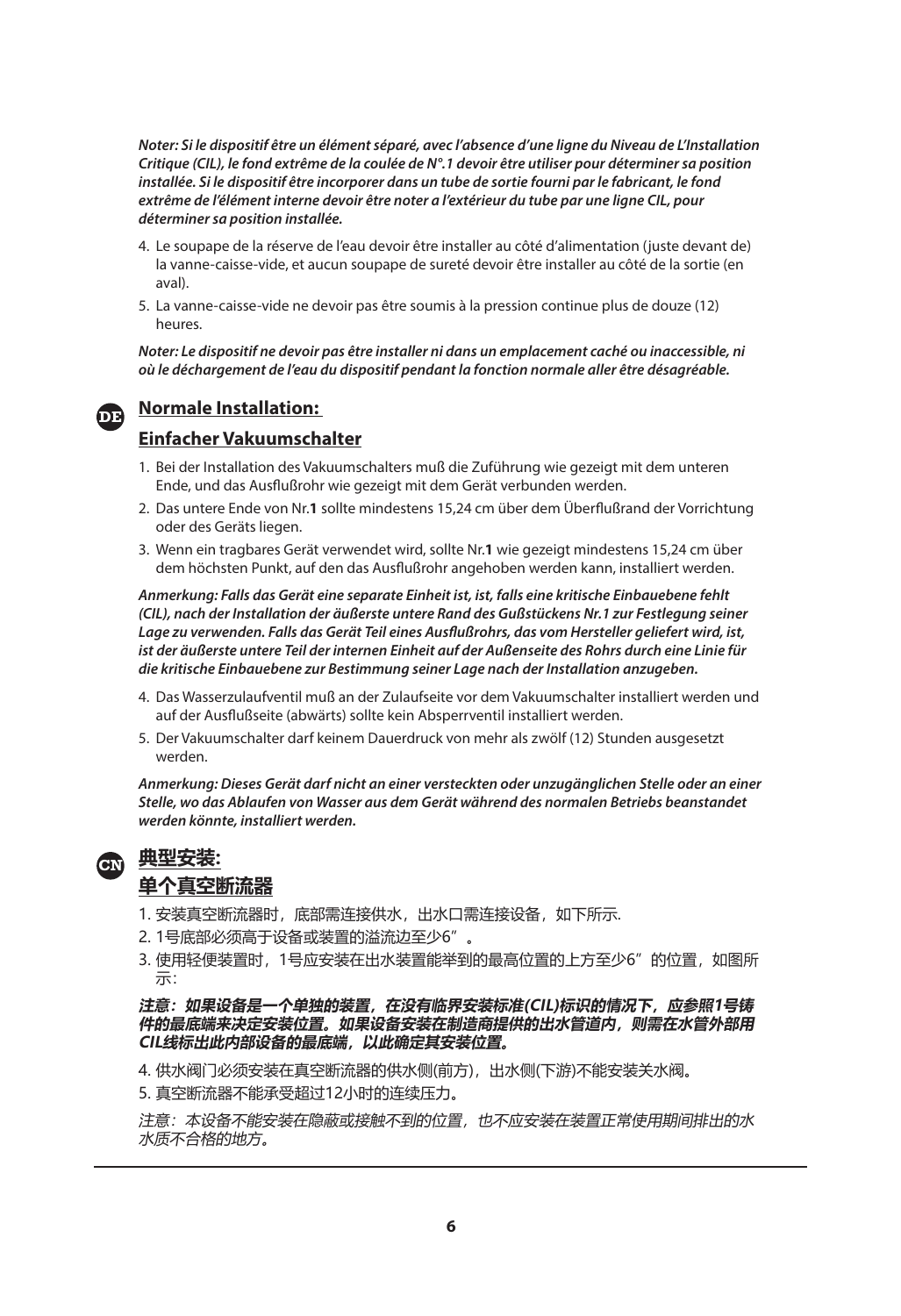

# **Figure 15 Typical Installation:**

Follow the instructions in the Single Vacuum Breaker section, step 1 thru step 5.

#### **Repair Kit:**

- 1. For replacement parts, reorder complete unit, or replace internal parts with a Vacuum Breaker repair kit.
- 2. (See exploded view on sheet 2) Remove the two no.6 from top of no.7, and lift off no.7 and no.8.
- 3. Unscrew and remove no.5, no.4, no.3 and no.2 from inside no.1.
- 4. Replace parts with new parts from kit.
- 5. Reassemble in reverse order.

**Note: Make sure surface inside the body is**  clean, and then tighten no.5 until it is firmly **seated against the inside shoulder of no.1.**



**B-0968-RK01 (Kit) 3/8" Vacuum Breaker** B-0968-RK01 3/8" B-0968-RK01 (Trousse) 0,96 cm B-0968-RK01 0,96 cm (Instandsetzungssatz) B-0968-RK01 (维修包) 3/8"真空断流器



**B-0969-RK01 (Kit) 1/2" Vacuum Breaker** B-0969-RK01 1/2" B-0969-RK01 1/2" B-0969-RK01 1/2" B-0969-RK01 (维修包) 1/2"真空断流器





### **Instalción Típica:**

**ES**

Siga las instrucciones en la sección de anti-sifón singular, los pasos del 1 al 5.

#### **Instrucciones Para Estuches De Reparo:**

1. Para repuesto, ordene una unidad completa ó reemplaze partes internas con un estuche de reparos anti-sifón.

2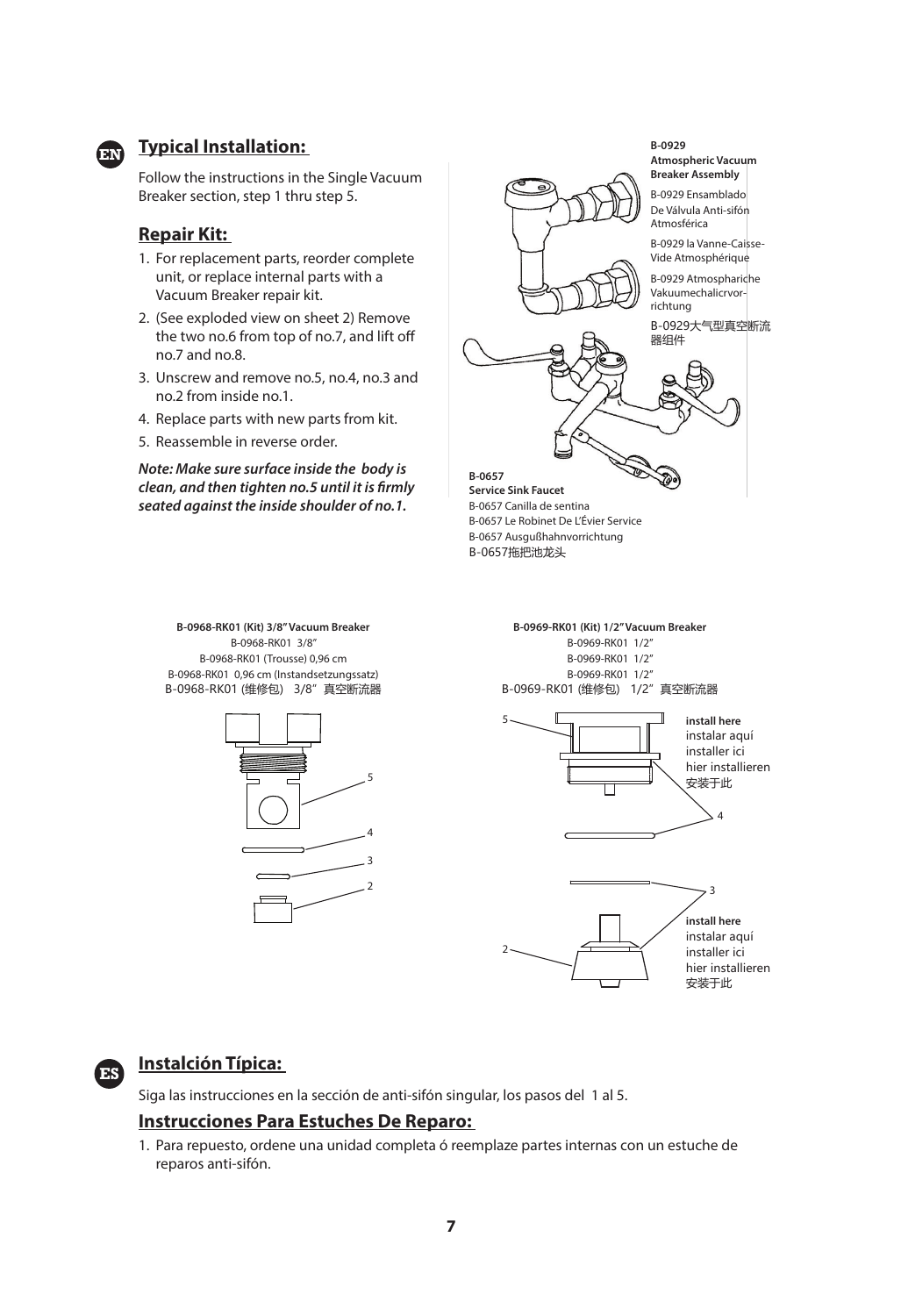- 2. (Mire el dibujo amplificado). Remueva las dos partes, No.6 de la parte de encima de la parte No.**7**, y alze las partes No.**7** y No.**8**.
- 3. Destornille y remueva las partes No.**5**, No.**4**, No.**3** y No.**2** del interior de la parte No.**1**.
- 4. Reemplaze con partes nuevas del estuche de reparo.
- 5. Arme de nuevo en orden reversa.

#### Nota: Asegúrese que la superficie dentro del cuerpo esté limpia y aprete la parte No.5 hasta que **aciente fi rmemente contra el sostén interno de la parte No.1.**



#### **L'Installation Typique:**

Suivre les instructions dans la section de la vanne-caisse-vide, de l'étape 1 jusqu' à l'étape 5.

#### **La Trousse À Outils:**

- 1. Pour des pièces de remplacement, commander à nouveau l'unité complète ou remplacez les pièces internes par le kit de réparation de briseur de vide.
- 2. (Voir la vue-explosé indiqué au-dessous.) Enlever les deux N°.**6** du haut de N°.**7**, et lever N°.**7** et N°.**8**.
- 3. Dévisser et enlever N°.**5** N°.**4**, N°.**3** et N°.**2** de l' intérieur de N°.**1**.
- 4. Remplacer les parties avec les parties nouvelles de la trousse.
- 5. Réassembler a l'inverse.

Noter: Soyez certain que la superficie de l' intérieur être propre, et puis resserrer N°.5 jusqu' il est **fermement contre l'épaule de l' intérieur de N°.1.**



#### **Normale Installation:**

Die Anleitungen fur den einfachen Vakuumschalter, Schritt 1 bis 5, befolgen.

#### **Instandsetzungssatz:**

- 1. Wenn Ersatzteile benötigt werden mu die ganze Einheit nachbestellt werden. Alternative kann auch ein Vakuumschalter Ersatzset bestellt werden um interne Teile zu ersetzen.
- 2. (Siehe Darstellung in auseinandergezogener Anordnung oben.) Die beiden Teile Nr.**6** von der Oberseite von Nr.**7** entfernen und Nr.**7** und **8** abheben.
- 3. Nr.**5**, **4**, **3** und **2** von der Innenseite von Nr.**1** losschrauben und entfernen.
- 4. Teile durch neue Teile des Instandsetzungssatzes ersetzen.
- 5. In umgekehrter Anordnung wieder zusammensetzen.

**Anmerkung: Sicherstellen, daß die Oberfl äche innerhalb des Gehäuses sauber ist, und dann Nr.5 festdrehen, bis der Teil fest gegen die innere Schulter von Nr.1 ansitzt.**

# **典型安装: CN**

按照单个真空断流器部分的说明操作,从步骤1到步骤5。

#### **维修包:**

- 1. 对于替换零件, 重新订购完整的装置, 或使用真空断流器维修包来替换内部零件。
- 2. (详见第2页爆炸图)从7号顶端将2个6号拆除,并摘下7号和8号。
- 3. 从1号内部拧下5号、4号、3号和2号。
- 4. 用维修包的新零件更换零件。
- 5. 反序重新装回。

**注意:请确保本体内部的表面清洁,然后将5号对准拧紧在1号上。**